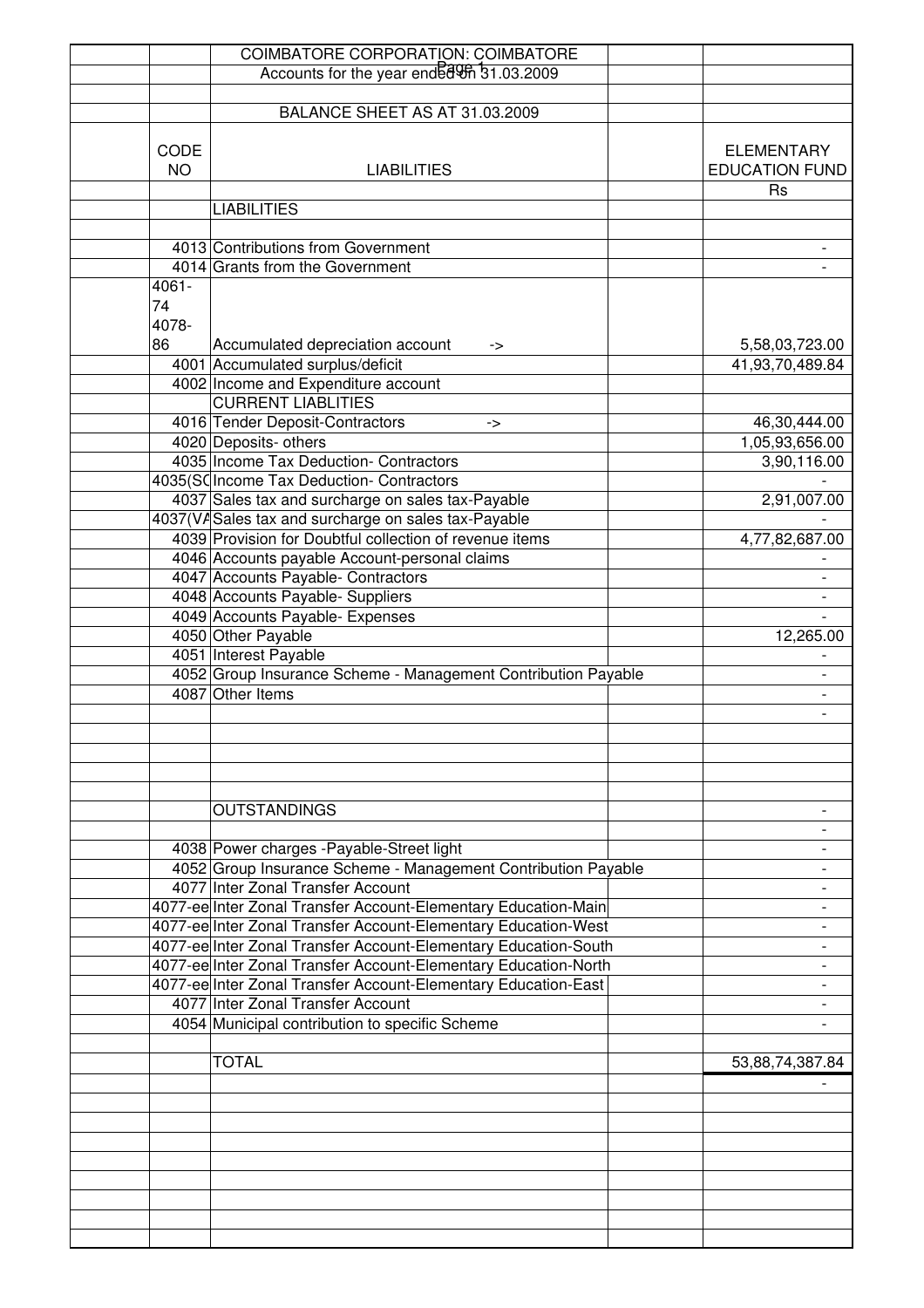|           | Accounts for the year ended 6 8 3.2009                         |     |                       |
|-----------|----------------------------------------------------------------|-----|-----------------------|
|           |                                                                |     |                       |
|           |                                                                |     |                       |
| CODE      |                                                                |     | <b>ELEMENTARY</b>     |
| <b>NO</b> | <b>ASSETS</b>                                                  |     | <b>EDUCATION FUND</b> |
|           |                                                                |     | <b>Rs</b>             |
|           | <b>FIXED ASSETS</b>                                            |     |                       |
|           |                                                                |     |                       |
|           | 3101 Land-Gross Block                                          |     |                       |
|           | 3102 Buildings-Gross Block                                     |     | 23,29,69,147.52       |
|           | 3102(2) Buildings-Gross Block                                  |     |                       |
|           | 3108 Other Vehicles- Gross Block                               |     |                       |
|           | 3109 Furniture, Fixtures and Office Equipments- Gross Block    |     | 3,29,99,255.00        |
|           | 3136 Reservoirs                                                |     |                       |
|           | 3138 Other Items                                               |     |                       |
|           | 3121 Projects-in--Progress Account                             |     |                       |
|           | 3150 Under Ground Drainage Scheme - Initial Deposits.          |     |                       |
|           | <b>CURRENT ASSETS</b>                                          |     |                       |
|           | 3015 Water Charges Recoverable-Arrear                          |     |                       |
|           | 3016 Educational Rax Receivable-Current                        |     | 3,03,09,022.24        |
|           | 3020 Educational Rax Receivable-Arrears                        |     | 6,96,23,908.82        |
|           | 3048 wages To Technical Assistants (Petty Supervision Charges) |     |                       |
|           | 3055 Other Advances- Recoverable                               |     | 5,00,000.00           |
|           | 3056 Deposits-Recoverable                                      |     | 5,750.00              |
|           | 3059 Cash Account                                              |     |                       |
|           |                                                                |     | 5,03,987.32           |
|           | $3068(s)$ Indian bank _ Old A/c                                |     |                       |
|           | 3068(sb State bank EE old Bank                                 |     |                       |
|           | 3069 Elementary Education Fund Bank                            |     | 36,12,339.00          |
|           | 3069(e) Elementary Education Fund-EE Bank-CBI                  |     |                       |
|           | 3069(w) Elementary Education Fund-EE Bank-Canara Bank          |     |                       |
|           | 3069(s) Elementary Education Fund-EE Bank Indian Bank          |     |                       |
|           | 3069-(N Elementary Education Fund-EE Bank_Indian Bank          |     |                       |
|           | 3069(n) Elementary Education Fund-EE Bank-UBI                  |     |                       |
|           | 3070 Fixed deposit                                             |     | 7,10,00,000.00        |
|           |                                                                | Bna |                       |
|           | 3065 Personal Deposit A/c Treasury                             |     | 44,963.00             |
|           | <b>OTHER ITEMS</b>                                             |     |                       |
|           | 3151 10 th Finance commission                                  |     |                       |
|           | 3100 Interfund Transfers                                       |     | 9,73,06,014.94        |
|           | 3100-rf(  Interfund Transfers- Revenue Fund-Main               |     |                       |
|           | 3100-rf((Interfund Transfers- Revenue Fund-East                |     |                       |
|           | 3100-rf(VInterfund Transfers- Revenue Fund-West                |     |                       |
|           | 3100-rf(s Interfund Transfers- Revenue Fund-South              |     |                       |
|           | 3100-rf(t Interfund Transfers- Revenue Fund-North              |     |                       |
|           | 3152 Decentralised District Plan                               |     |                       |
|           |                                                                |     |                       |
|           |                                                                |     | 53,88,74,387.84       |
|           |                                                                |     |                       |
|           |                                                                |     |                       |
|           |                                                                |     |                       |
|           |                                                                |     |                       |
|           |                                                                |     |                       |
|           |                                                                |     |                       |
|           |                                                                |     |                       |
|           |                                                                |     |                       |
|           |                                                                |     |                       |
|           |                                                                |     |                       |
|           |                                                                |     |                       |
|           |                                                                |     |                       |
|           |                                                                |     |                       |